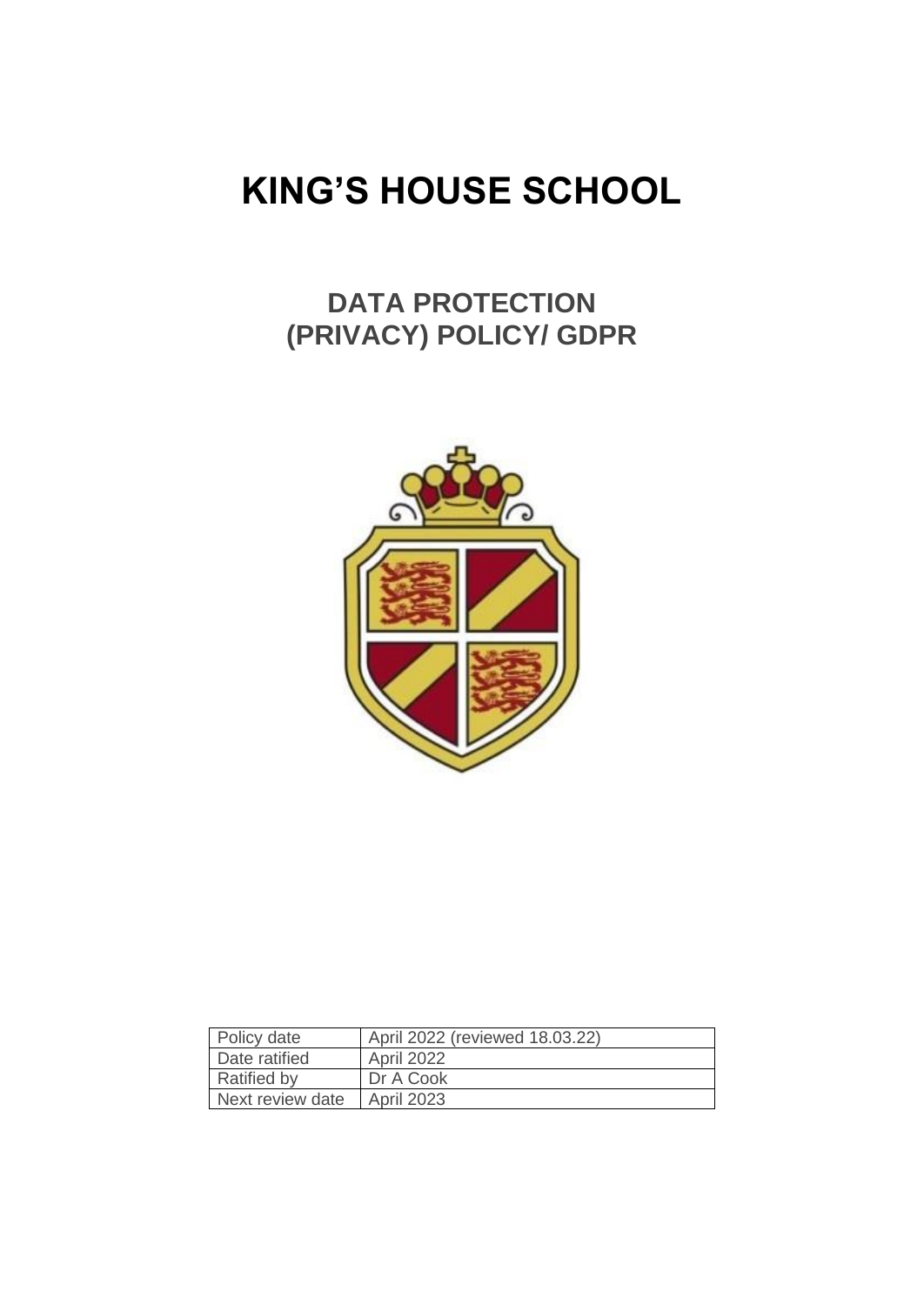King's House School is committed to protecting your personal information and respecting data protection laws. This privacy policy explains how we do this, and it applies to our use of personal data of our current, prospective and former pupils and their parents, our current, prospective and former staff, our suppliers and contractors and other individuals connected to the School.

#### **How we use your personal information**

We use personal information in order to provide education services to our pupils, and to maintain records of previous pupils. We have set out at the bottom of this policy more information on the categories of personal information that we collect, the specific ways in which that personal information is processed by us, the legal bases which permit us to do this, and the types of organisations with whom we share your personal information.

In some cases where we ask for your personal information, we do so in order for us to fulfil your request (e.g. sending you more information about the School, or enrolling your child as a pupil at the School). If you do not provide that personal information, we will not be able to process your request.

#### **Giving and withdrawing your consent and updating your personal information**

Where your consent is required for us to process your personal information (or that of your child), we will ask for your consent at the point at which you provide your data. You have the right to withdraw that consent at any time. You can also update your personal information at any time. If you wish to do either, contact us at [enquiries@kingshouseschool.co.uk](mailto:enquiries@kingshouseschool.co.uk)

We do not sell your personal information to third parties.

#### **Storing your personal information**

Your personal information will not normally be transferred outside of the UK. If we are required to do so, we will only transfer your personal information provided that we are satisfied that appropriate contractual and technical safeguards are in place.

We will only keep records of your personal information for as long as is reasonably necessary for the purposes for which we have collected it, and in order to comply with any statutory or regulatory obligations in relation to retention of records. We respect requests to stop processing your personal data for marketing purposes. This includes keeping a record of your request indefinitely so that we can respect your request in future.

#### **Your rights**

You have the right to request access to and rectification or erasure of personal information, the right to restrict processing of your personal information, and the right to object to processing of your personal information.

You have the right to object to your personal information being processed on the grounds of our legitimate interests.

You have the right to object to us sending you direct marketing and profiling you for the purposes of direct marketing.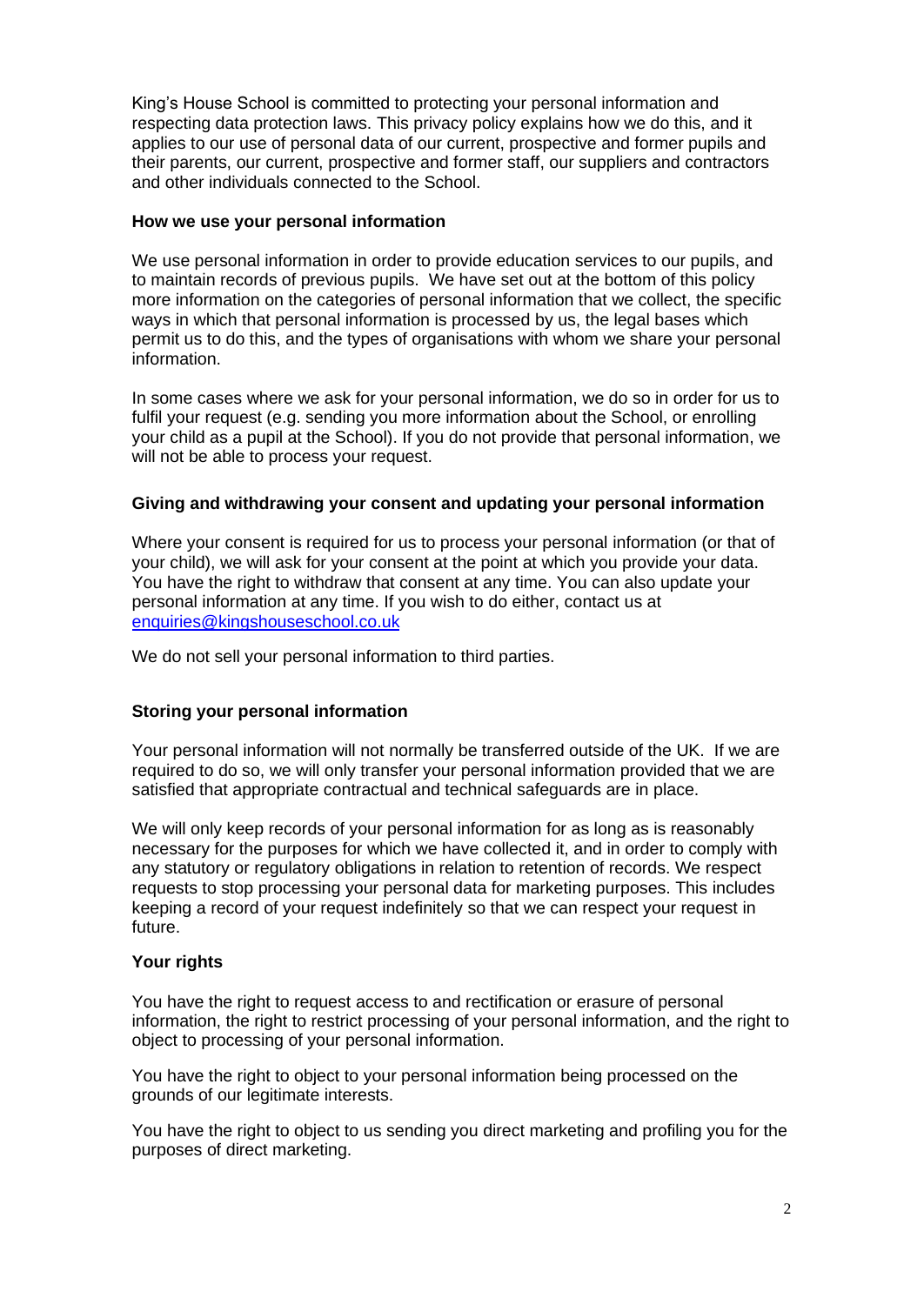You have the right to lodge a complaint regarding our processing of your personal information with a data protection supervisory authority in a country where you live, work, or where you believe a breach may have occurred.

The rights set out in this paragraph apply to any personal information we hold for your children too.

#### **Contacting us**

The data controller for our websites, products and services is King's House School.

King's House School, 33-43 High Street, Leagrave, Luton, LU4 9JY

You can reach us at [enquiries@kingshouseschool.co.uk](mailto:enquiries@kingshouseschool.co.uk) for any questions regarding this policy or in relation to how we handle personal information in any way.

#### **What information does King's House School collect?**

We collect and process personal information about you and your children when you request information from us and enroll children to attend our school. This information includes:

- For parents: names, address, telephone number, email contact details, employment details, family circumstances and financial information
- For children: names, ages, address, academic, disciplinary & education records, information about special education needs
- For staff and prospective staff: names, address, telephone number, email contact details, employment history, payroll information
- For all of the above, as appropriate: CCTV data recorded on the School's premises, sensitive personal information such as ethnic origin, religious beliefs, criminal records and proceedings, trade union membership and relevant medical information (including details of physical or mental health).

Sensitive personal information is processed only where necessary for the provision of education and educational support and ancillary services to a pupil or for a person's employment.

We may collect this information from you directly, from third parties such as the Disclosure and Barring Service, or indirectly, for example, through use of our CCTV systems.

#### **How does the School use your personal information?**

We use your personal information as follows:

- 1. To fulfil a contract with you or take steps at your request before this:
	- When providing educational services to children enrolled at the School
	- When providing pastoral care, welfare and healthcare services to children enrolled at the School
	- When administering the payment of fees
	- When contacting parents and guardians in relation to their children